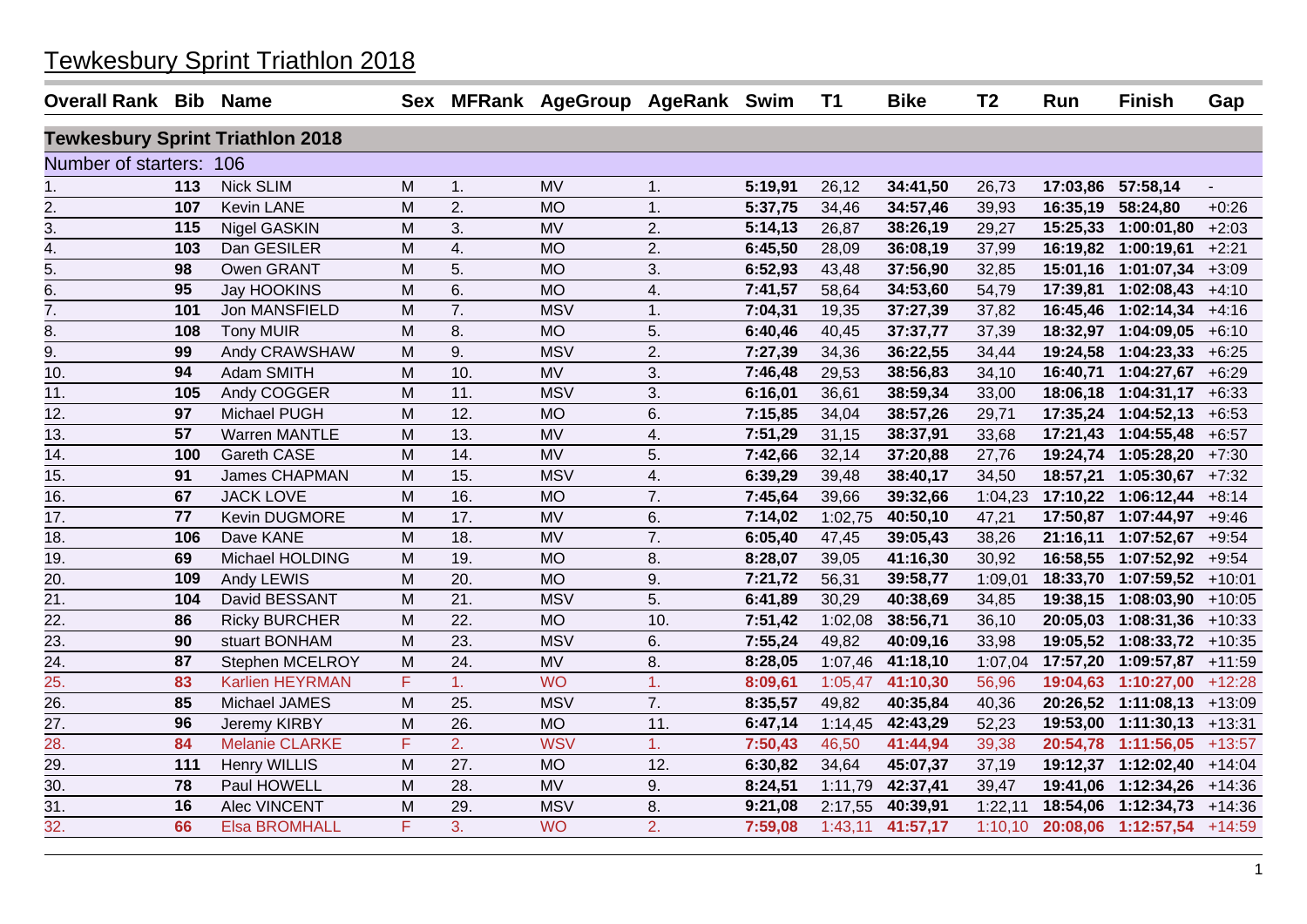| <b>Overall Rank Bib</b> |     | <b>Name</b>                |   |     | Sex MFRank AgeGroup AgeRank Swim |     |                  | <b>T1</b> | <b>Bike</b> | T <sub>2</sub> | Run      | <b>Finish</b>              | Gap      |
|-------------------------|-----|----------------------------|---|-----|----------------------------------|-----|------------------|-----------|-------------|----------------|----------|----------------------------|----------|
| 33.                     | 48  | <b>Linzi LEWIS-PAINTER</b> | F | 4.  | <b>WV</b>                        | 1.  | 10:07,06         | 30,59     | 42:30,99    | 36,58          | 19:20,37 | 1:13:05,61                 | $+15:07$ |
| 34.                     | 88  | <b>Steven ROWLEY</b>       | M | 30. | <b>MO</b>                        | 13. | 8:18,64          | 1:01,91   | 41:05,57    | 1:01,90        | 21:41,68 | 1:13:09,72                 | $+15:11$ |
| $\overline{35}$ .       | 81  | Jamie NOBLE                | M | 31. | <b>MO</b>                        | 14. | 8:12,91          | 44,25     | 43:11,34    | 33,90          |          | 20:36,45 1:13:18,87        | $+15:20$ |
| 36.                     | 42  | <b>Kate JACKA</b>          | F | 5.  | <b>WO</b>                        | 3.  | 8:02,26          | 1:00,86   | 44:29,96    | 42,05          | 19:08,40 | 1:13:23,55                 | $+15:25$ |
| $\overline{37}$ .       | 54  | David HASTINGS             | M | 32. | <b>MV</b>                        | 10. | 7:02,43          | 1:19,01   | 42:49,00    | 35,39          | 21:53,11 | 1:13:38,96                 | $+15:40$ |
| 38.                     | 82  | <b>Jane HARRIS</b>         | F | 6.  | <b>WO</b>                        | 4.  | 7:09,56          | 49,90     | 44:50,03    | 34,17          | 20:38,36 | 1:14:02,02                 | $+16:03$ |
| 39.                     | 89  | <b>Russell PALMER</b>      | M | 33. | <b>MV</b>                        | 11. | 7:32,45          | 1:06,42   | 45:46,12    | 34,47          |          | 19:06,92 1:14:06,39        | $+16:08$ |
| 40.                     | 74  | <b>Wayne MEADE</b>         | M | 34. | <b>MV</b>                        | 12. | 8:23,63          | 56,77     | 42:50,33    | 29,83          |          | 21:56,88 1:14:37,44        | $+16:39$ |
| 41.                     | 76  | <b>Jennie MARSHALL</b>     | F | 7.  | <b>WSV</b>                       | 2.  | 8:08,08          | 35,48     | 44:03,09    | 52,27          |          | 21:22,15 1:15:01,08        | $+17:02$ |
| 42.                     | 50  | <b>Elaine SHERWIN</b>      | F | 8.  | <b>WV</b>                        | 2.  | 9:45,60          | 48,20     | 44:37,19    | 29,81          |          | 19:44,74 1:15:25,56        | $+17:27$ |
| 43.                     | 63  | Chris REDFERN              | M | 35. | <b>MV</b>                        | 13. | 8:08,59          | 53,82     | 46:58,61    | 38,67          | 19:41,81 | 1:16:21,52                 | $+18:23$ |
| 44.                     | 51  | Paul BOOTH                 | M | 36. | <b>MSV</b>                       | 9.  | 9:35,02          | 1:11,98   | 42:57,21    | 45,05          | 22:02,50 | 1:16:31,78                 | $+18:33$ |
| 45.                     | 75  | Jason ROBBINS              | M | 37. | <b>MV</b>                        | 14. | 7:51,31          | 1:16,68   | 44:09,50    | 45,35          |          | 22:35,84 1:16:38,70        | $+18:40$ |
| 46.                     | 53  | <b>Nigel BAKER</b>         | M | 38. | <b>MSV</b>                       | 10. | 8:59,16          | 1:02,56   | 45:02,92    | 41,79          | 21:01,12 | 1:16:47,57                 | $+18:49$ |
| 47.                     | 72  | <b>Steven POULTON</b>      | M | 39. | <b>MSV</b>                       | 11. | 9:48,50          | 3:25,55   | 41:11,08    | 1:39,29        | 20:59,19 | 1:17:03,63                 | $+19:05$ |
| 48.                     | 73  | <b>Tristan PRIEST</b>      | M | 40. | <b>MV</b>                        | 15. | 8:42,22          | 1:23,17   | 43:27,63    | 44,23          | 22:50,21 | 1:17:07,48                 | $+19:09$ |
| 49.                     | 60  | alec SIMPSON               | M | 41. | <b>MV</b>                        | 16. | 8:29,29          | 57,24     | 44:26,19    | 47,20          | 22:27,88 | 1:17:07,82 +19:09          |          |
| 50.                     | 93  | <b>Jake RICHARDSON</b>     | M | 42. | <b>MO</b>                        | 15. | 7:27,58          | 43,47     | 45:59,27    | 51,93          | 22:30,81 | 1:17:33,08                 | $+19:34$ |
| 51.                     | 49  | <b>Elaine CLARKE</b>       | F | 9.  | <b>WV</b>                        | 3.  | 9:25,35          | 1:12,64   | 45:08,48    | 59,27          |          | 21:31,89 1:18:17,65        | $+20:19$ |
| 52.                     | 80  | <b>Terry CASSIDY</b>       | M | 43. | <b>MSV</b>                       | 12. | 8:32,16          | 1:04,33   | 44:44,81    | 44,15          |          | 23:25,64 1:18:31,10        | $+20:32$ |
| 53.                     | 79  | <b>Anne VIRDEN</b>         | F | 10. | <b>WO</b>                        | 5.  | 7:57,70          | 1:21,97   | 47:46,71    | 40,94          |          | 21:17,64 1:19:04,97        | $+21:06$ |
| 54.                     | 71  | <b>Sarah ROBERTS</b>       | F | 11. | <b>WSV</b>                       | 3.  | 8:22,47          | 1:11,39   | 46:59,68    | 53,25          |          | 21:42,62 1:19:09,43        | $+21:11$ |
| $\overline{55}$ .       | 23  | <b>Philip PEARCE</b>       | M | 44. | <b>MO</b>                        | 16. | 10:03,44         | 48,16     | 45:02,24    | 42,44          |          | 22:54,40 1:19:30,70        | $+21:32$ |
| 56.                     | 64  | Daniel HINCHLIFFE          | M | 45. | <b>MO</b>                        | 17. | 9:32,49          | 1:49,10   | 46:54,67    | 48,39          |          | 20:26,41 1:19:31,08        | $+21:32$ |
| 57.                     | 110 | <b>Laura MCPEAKE</b>       | F | 12. | <b>WO</b>                        | 6.  | 6:17,77          | 41,17     | 52:41,28    | 38,79          | 20:11,69 | 1:20:30,72                 | $+22:32$ |
| 58.                     | 36  | David HATFIELD             | M | 46. | <b>MO</b>                        | 18. | 9:15,39          | 1:06,42   | 47:09,69    | 54,52          | 22:12,41 | 1:20:38,43                 | $+22:40$ |
| 59.                     | 26  | Julian HORSLEY             | M | 47. | <b>MV</b>                        | 17. | 10:43,93         | 1:34,58   | 43:57,54    | 54,13          |          | 23:31,97 1:20:42,16        | $+22:44$ |
| 60.                     | 45  | David MORGAN               | M | 48. | <b>MV</b>                        | 18. | 7:06,79          | 1:16,70   | 49:11,73    | 1:03,15        | 22:49,31 | 1:21:27,69                 | $+23:29$ |
| 61.                     | 59  | <b>Edward STALLARD</b>     | M | 49. | <b>MO</b>                        | 19. | 9:02,14          | 2:40,10   | 45:53,84    | 59,23          | 22:59,53 | 1:21:34,86                 | $+23:36$ |
| 62.                     | 52  | <b>Alison ROBBINS</b>      | F | 13. | <b>WV</b>                        | 4.  | 8:43,37          | 1:23,14   | 46:39,23    | 57,49          |          | 24:01,80 1:21:45,06        | $+23:46$ |
| 63.                     | 17  | Antony CLARKE              | M | 50. | <b>MSV</b>                       | 13. | 10:29,18         | 1:39,25   | 48:01,35    | 44,27          |          | 20:51,47 1:21:45,52        | $+23:47$ |
| 64.                     | 25  | Daniel BURDEN              | м | 51. | <b>MO</b>                        | 20. | 11:32,36         | 1:07,94   | 48:01,61    | 37,16          |          | 21:34,40 1:22:53,49        | $+24:55$ |
| 65.                     | 38  | Eamonn MCDERMOTT           | M | 52. | <b>MSV</b>                       | 14. | 10:20,13         | 49,93     | 48:31,39    | 22,96          | 22:53,39 | 1:22:57,81                 | $+24:59$ |
| 66.                     | 47  | <b>Julie CROSS</b>         | F | 14. | <b>WSV</b>                       | 4.  | 10:31,73         | 1:07,49   | 46:25,79    | 1:12,05        |          | 23:53,72 1:23:10,79        | $+25:12$ |
| 67.                     | 65  | Dave WRIGHT                | M | 53. | <b>MSV</b>                       | 15. | 13:14,97 1:44,07 |           | 46:47,90    | 57,42          |          | 20:27,14 1:23:11,52 +25:13 |          |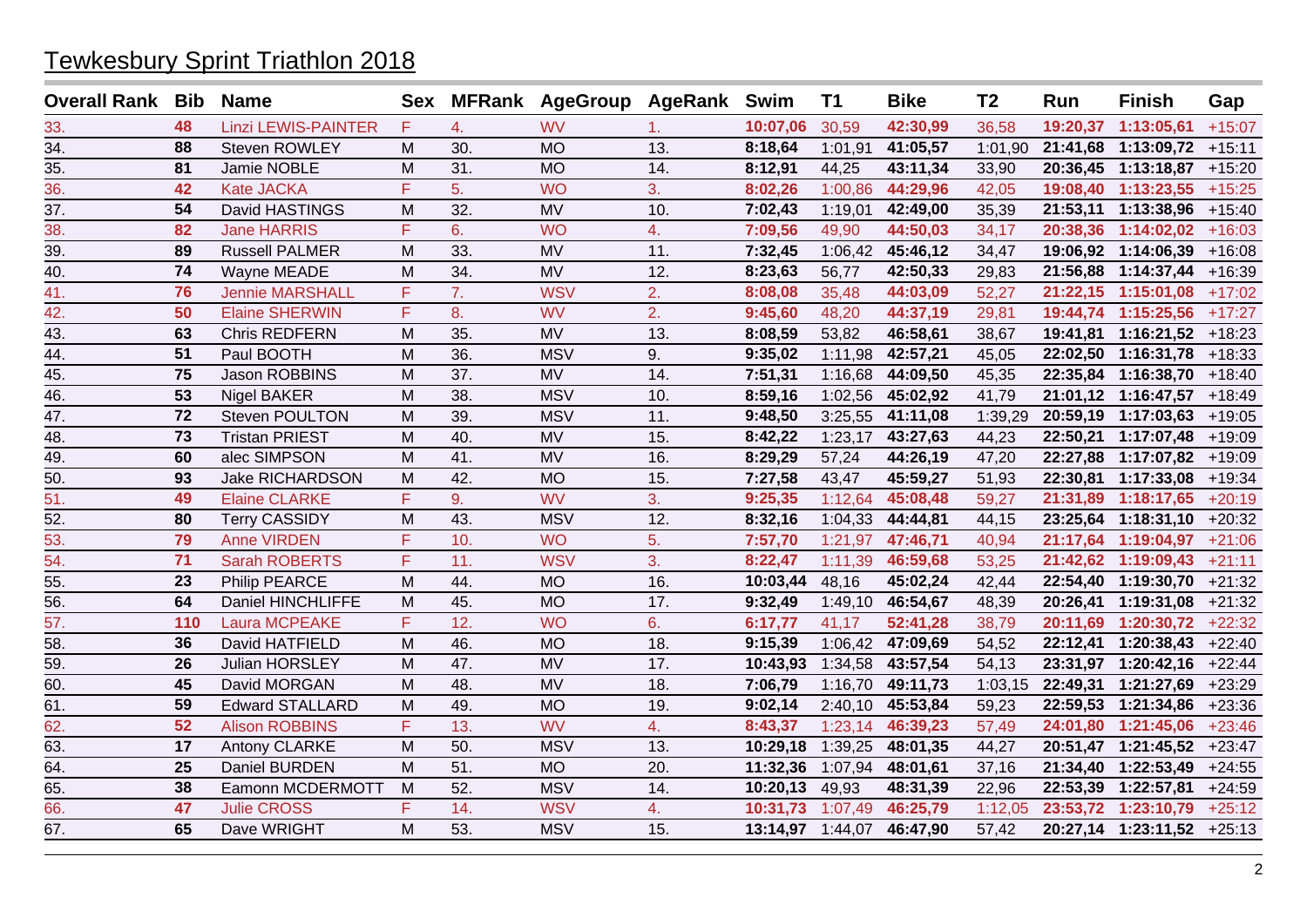| <b>Overall Rank Bib</b> |                | <b>Name</b>                | Sex |     | MFRank AgeGroup AgeRank Swim |     |          | <b>T1</b> | <b>Bike</b> | T <sub>2</sub> | Run      | <b>Finish</b>       | Gap      |
|-------------------------|----------------|----------------------------|-----|-----|------------------------------|-----|----------|-----------|-------------|----------------|----------|---------------------|----------|
| 68.                     | 102            | <b>Stephanie COX</b>       | F   | 15. | <b>WV</b>                    | 5.  | 7:02,41  | 1:16,22   | 51:02,61    | 1:05,20        | 23:22,19 | 1:23:48,65          | $+25:50$ |
| 69.                     | 92             | <b>Tasha REDMAN</b>        | F   | 16. | <b>WV</b>                    | 6.  | 7:18,88  | 31,15     | 47:17,80    | 38,89          | 28:09,34 | 1:23:56,07          | $+25:57$ |
| $\overline{70}$ .       | 58             | Derek AUSTIN               | M   | 54. | <b>MSV</b>                   | 16. | 9:54,31  | 37,96     | 47:54,13    | 51,52          | 25:08,09 | 1:24:26,02          | $+26:27$ |
| 71.                     | 30             | <b>Glenda GILL</b>         | F   | 17. | <b>WSV</b>                   | 5.  | 10:42,77 | 1:15,70   | 47:32,52    | 27,24          | 25:44,03 | 1:25:42,27          | $+27:44$ |
| 72.                     | 15             | <b>Kev BENNETT</b>         | M   | 55. | <b>MO</b>                    | 21. | 9:16,10  | 1:41,51   | 47:45,33    | 1:53,04        | 26:25,81 | 1:27:01,81          | $+29:03$ |
| 73.                     | 40             | <b>Helen BARNETT</b>       | F   | 18. | <b>WSV</b>                   | 6.  | 12:52,35 | 2:25,20   | 44:07,55    | 1:26,22        | 26:11,24 | 1:27:02,59          | $+29:04$ |
| 74.                     | 56             | <b>Steve WILKES</b>        | M   | 56. | <b>MSV</b>                   | 17. | 8:41,53  | 1:41,48   | 49:29,60    | 1:01,22        | 26:27,23 | 1:27:21,08          | $+29:22$ |
| 75.                     | $\mathbf{2}$   | Derek LOVE                 | M   | 57. | <b>MSV</b>                   | 18. | 12:31,56 | 3:19,91   | 45:25,34    | 1:43,30        |          | 24:46,90 1:27:47,02 | $+29:48$ |
| 76.                     | 33             | <b>Cathryn LANGLEY</b>     | F   | 19. | <b>WO</b>                    | 7.  | 10:35,00 | 2:20,15   | 49:56,80    | 47,71          | 24:19,28 | 1:27:58,96          | $+30:00$ |
| 77.                     | 62             | chris PRICE                | M   | 58. | <b>MSV</b>                   | 19. | 8:01,80  | 1:23,68   | 50:29,35    | 1:32,75        | 27:56,28 | 1:29:23,88          | $+31:25$ |
| 78.                     | 35             | Danny CHAMBERS             | M   | 59. | <b>MO</b>                    | 22. | 9:30,73  | 3:23,16   | 48:38,67    | 1:29,92        | 26:32,03 | 1:29:34,53          | $+31:36$ |
| 79.                     | 29             | <b>STUART DUBERLEY</b>     | M   | 60. | <b>MV</b>                    | 19. | 10:11,66 | 3:05,18   | 47:24,88    | 1:02.54        | 28:13,69 | 1:29:57,97          | $+31:59$ |
| 80.                     | $6\phantom{a}$ | Dawn LONG                  | F   | 20. | <b>WV</b>                    | 7.  | 10:19,99 | 2:11,15   | 49:46,66    | 35,04          | 27:45,32 | 1:30:38,17          | $+32:40$ |
| 81.                     | 19             | Danny SAFFER               | M   | 61. | <b>MV</b>                    | 20. | 12:38,36 | 1:31,82   | 51:00,68    | 1:04,89        | 24:23,81 | 1:30:39,58          | $+32:41$ |
| 82.                     | 10             | <b>Joanne BERESFORD</b>    | F   | 21. | <b>WV</b>                    | 8.  | 11:01.02 | 2:02,02   | 53:40,50    | 1:06,48        | 24:50.89 | 1:32:40.93          | $+34:42$ |
| 83.                     | 46             | Geoffrey ENOCH             | M   | 62. | <b>MSV</b>                   | 20. | 10:18,64 | 1:05,84   | 51:04,61    | 1:23,59        | 29:10,48 | 1:33:03,18          | $+35:05$ |
| 84.                     | 21             | <b>Leigh ALLEN</b>         | F   | 22. | <b>WV</b>                    | 9.  | 10:14,21 | 1:23,29   | 53:57,98    | 42,69          | 29:11,28 | 1:35:29,47          | $+37:31$ |
| 85.                     | 37             | <b>Deborah POULTON</b>     | F   | 23. | <b>WSV</b>                   | 7.  | 10:09,02 | 1:59,54   | 55:24,73    | 1:02,11        | 27:01,84 | 1:35:37,26          | $+37:39$ |
| 86.                     | 34             | <b>Daisy LEDGER</b>        | F   | 24. | <b>WO</b>                    | 8.  | 11:43,78 | 2:58,05   | 53:51,32    | 1:55,54        | 25:15,41 | 1:35:44,12          | $+37:45$ |
| 87.                     | 41             | <b>Josie PARKER</b>        | F   | 25. | <b>WO</b>                    | 9.  | 9:56,80  | 1:55,16   | 55:23,94    | 1:40,29        |          | 27:12,23 1:36:08,45 | $+38:10$ |
| 88.                     | 8              | Gareth ROBERTS             | M   | 63. | <b>MV</b>                    | 21. | 11:35,58 | 2:33,73   | 57:24,47    | 51,32          |          | 24:12,47 1:36:37,58 | $+38:39$ |
| 89.                     | 32             | <b>Caroline MORRIS</b>     | F   | 26. | <b>WV</b>                    | 10. | 8:48,19  | 1:59,00   | 52:45,29    | 1:17,78        |          | 31:57,15 1:36:47,43 | $+38:49$ |
| 90.                     | 70             | <b>Rachel SHAW</b>         | F   | 27. | <b>WO</b>                    | 10. | 8:40,64  | 2:45,79   | 59:29,54    | 43,82          | 26:17,78 | 1:37:57,59          | $+39:59$ |
| 91.                     | 13             | joy SALT                   | F   | 28. | <b>WSV</b>                   | 8.  | 10:12,73 | 3:48,50   | 52:44,35    | 1:45,30        | 30:10,86 | 1:38:41,76          | $+40:43$ |
| 92.                     | 3 <sup>1</sup> | <b>Hayley FLEMING</b>      | F   | 29. | <b>WO</b>                    | 11. | 11:02,88 | 1:35,24   | 55:35,11    | 39,47          |          | 30:53,84 1:39:46,56 | $+41:48$ |
| 93.                     | 31             | <b>Polly DAVIES</b>        | F   | 30. | <b>WSV</b>                   | 9.  | 10:19,19 | 2:36,68   | 1:01:40,21  | 38,52          | 24:32,61 | 1:39:47,22          | $+41:49$ |
| 94.                     | 20             | <b>Emma MILES</b>          | F   | 31. | <b>WV</b>                    | 11. | 10:18,56 | 1:43,82   | 53:43,89    | 1:23,80        |          | 34:07,42 1:41:17,51 | $+43:19$ |
| 95.                     | 22             | Philip GRIST               | M   | 64. | <b>MSV</b>                   | 21. | 13:31,52 | 3:12,86   | 59:29,67    | 1:34,04        | 24:38,00 | 1:42:26,11          | $+44:27$ |
| 96.                     | 11             | <b>Karen SMITH</b>         | F   | 32. | <b>WSV</b>                   | 10. | 10:40,98 | 2:38,95   | 55:40,76    | 1:17,78        | 32:25,54 | 1:42:44,02          | $+44:45$ |
| 97.                     | 28             | <b>Rosie DUBERLEY</b>      | F   | 33. | <b>WV</b>                    | 12. | 12:05,04 | 2:16,02   | 54:43,80    | 1:42,62        | 32:03,66 | 1:42:51,16          | $+44:53$ |
| 98.                     | 14             | <b>Annette HEYLINGS</b>    | F.  | 34. | <b>WSV</b>                   | 11. | 16:16,96 | 2:59,39   | 57:13,23    | 57,35          | 25:25,95 | 1:42:52,90          | $+44:54$ |
| 99.                     | 9              | lan TAYLOR                 | M   | 65. | <b>MSV</b>                   | 22. | 14:33,90 | 2:30,36   | 56:34,63    | 2:16,23        | 29:20,79 | 1:45:15,92          | $+47:17$ |
| 100.                    | $\overline{7}$ | <b>Elizabeth MCCONNELL</b> | F   | 35. | <b>WSV</b>                   | 12. | 13:45,52 | 2:43,43   | 52:37,44    | 2:04,79        | 35:49,25 | 1:47:00,45          | $+49:02$ |
| 101.                    | 114            | <b>Sharon HOULTON</b>      | F   | 36. | <b>WV</b>                    | 13. | 9:21,88  | 2:13,68   | 1:03:27,50  | 58,00          |          | 31:27,22 1:47:28,29 | $+49:30$ |
| 102.                    | 5              | <b>Ev THORNTON</b>         | F   | 37. | <b>WSV</b>                   | 13. | 11:14,13 | 4:31,06   | 1:01:31,37  | 58,07          |          | 32:01,14 1:50:15,79 | $+52:17$ |